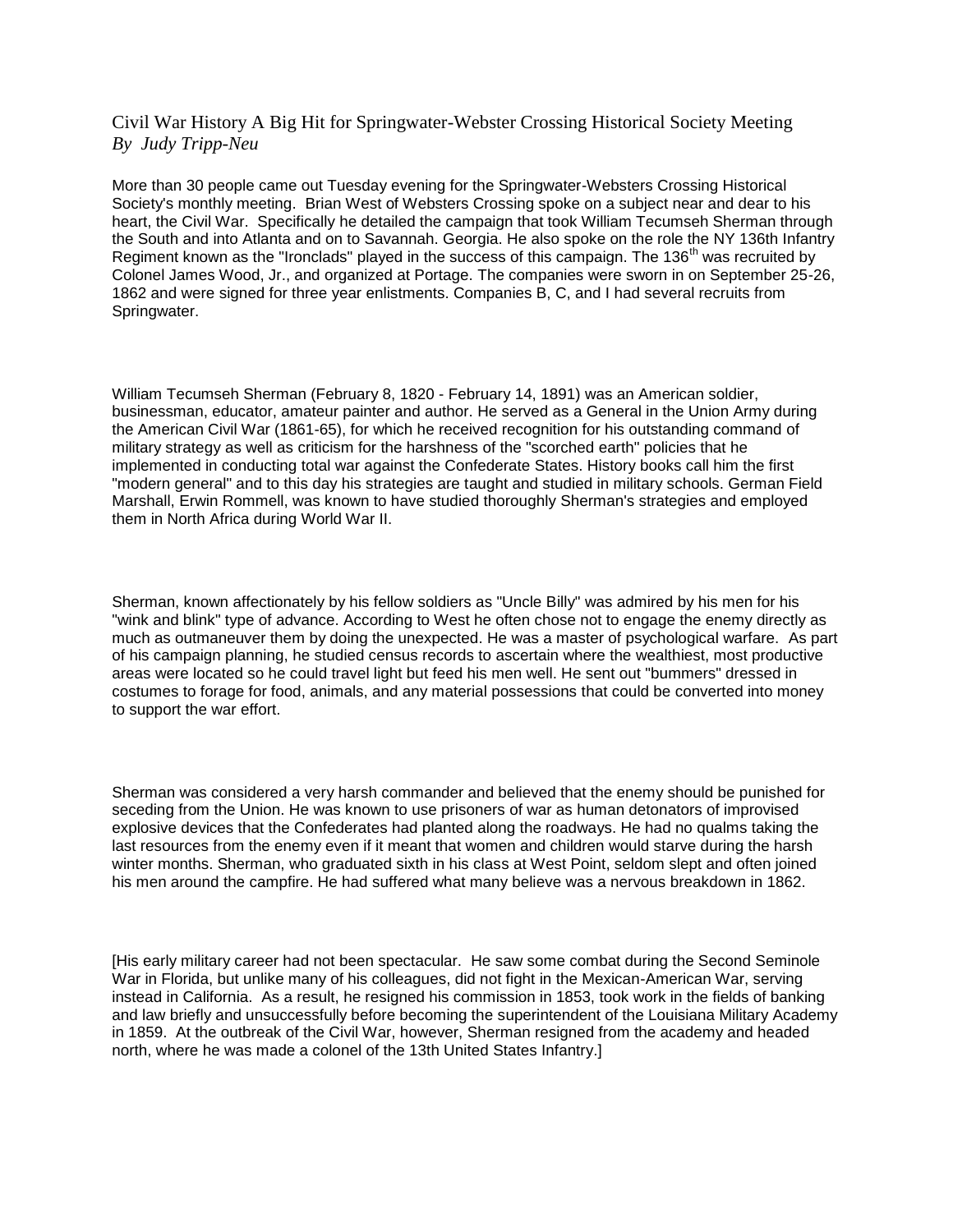Sherman first saw combat at the Battle of First Manassas, where he commanded a brigade of Tyler's Division. Although the Union army was defeated during the battle, President Abraham Lincoln was impressed by Sherman's performance and promoted him to brigadier general in 1861, ranking seventh among other officers at that grade. He was sent to Kentucky to begin the Union task of keeping the state from seceding. While in the state, Sherman expressed his views that the war would not end quickly, and was replaced by Don Carlos Buell. Sherman was moved to St. Louis, where he served under Henry W. Halleck and completed logistical missions during the Union capture of Fort Donelson. During the battle of Shiloh, Sherman commanded a division, but was overrun during the battle by Confederates under Albert Sydney Johnston. Despite the incident, Sherman was promoted to major general of volunteers on May 1, 1862.

After the battle of Shiloh, Sherman led troops during the battles of Chickasaw Bluffs and Arkansas Post, and commanded XV Corps during the campaign to capture Vicksburg. At the battle of Chattanooga Sherman faced off against Confederates under Patrick Cleburne in the fierce contest at Missionary Ridge. After Ulysses S. Grant was promoted to commander of all the United States armies, Sherman was made commander of all troops in the Western Theatre, and began to wage warfare that would bring him great notoriety in the annals of history.

By 1864 Sherman had become convinced that preservation of the Union was contingent not only on defeating the Southern armies in the field but, more importantly, on destroying the Confederacy's material and psychological will to wage war. To achieve that end, he launched a campaign in Georgia that was defined as "modern warfare", and brought "total destruction" upon the civilian population in the path of the advancing columns of his armies. [Commanding three armies, under George Henry Thomas, James B. McPherson, and John M. Schofield,] Sherman employed his superior numbers to consistently outflank Confederate troops under Joseph E. Johnston, and captured Atlanta on September 2, 1864.

After the fall of Atlanta, Sherman left the forces under Thomas and Schofield to continue to harass the Confederate Army of Tennessee under John Bell Hood. Meanwhile, in December 1864, Sherman cut off all communications to his army and commenced his now-famous "March to the Sea," leaving in his wake a forty to sixty mile-wide path of destruction through the heartland of Georgia. [On December 21, 1864 Sherman wired Lincoln to offer him an early Christmas present: the city of Savannah.]

Sherman is quoted as saying "I am tired and sick of war. Its glory is all moonshine. It is only those who have neither fired a shot nor heard the shrieks and groans of the wounded who cry aloud for blood, for vengeance, for desolation. War is hell."

Following his successful campaign through Georgia, Sherman turned his attentions northward and began marching through the Carolinas, chasing the Confederates under the command of Joseph E. Johnston. He continued his campaign of destruction, in particular targeting South Carolina for their role in seceding from the Union first. He captured Columbia, South Carolina, on February 17, 1865, setting many fires which would consume large portions of the city. He went on to defeat the forces of Johnston in North Carolina during the Battle of Bentonville, and eventually accepted the surrender of Johnston and all troops in Georgia, Florida, and the Carolinas on April 26, 1865, becoming the largest surrender of Confederate troops during the war.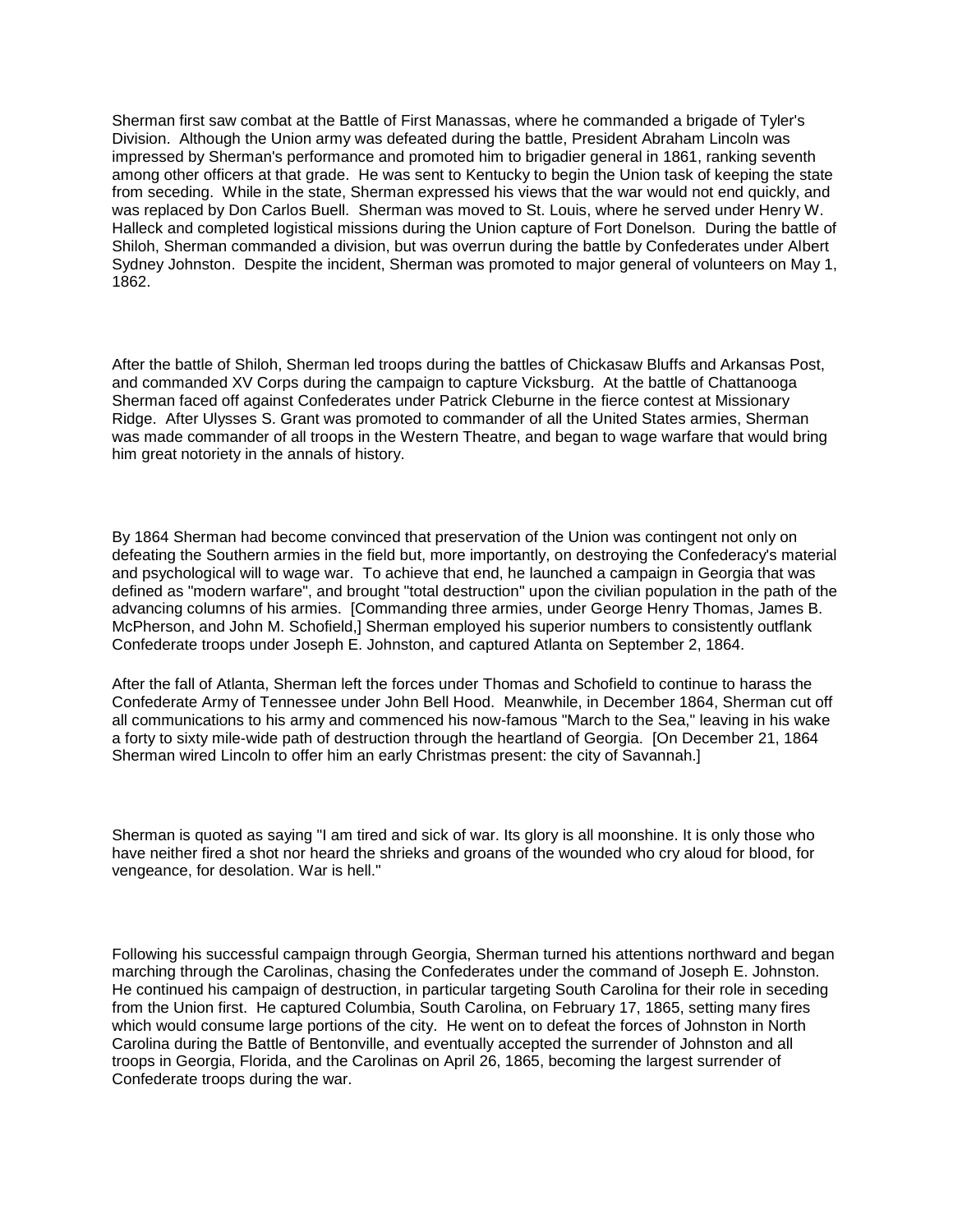[After the war, Sherman remained in the military and eventually rose to the rank of full general, serving as general-in-chief of the army from 1869 to 1883. Praised for his revolutionary ideas on "total warfare," William T. Sherman died in 1891].

As a side note, one soldier in the NY 136th Infantry Regiment, Pvt. Dennis Buckley, of Company G, captured the battle flag of the Confederate 31st Mississippi, knocking down the Confederate color bearer with the butt of his musket and wrenching the colors from his grasp. While Buckley was waving the captured flag defiantly at the ranks of the enemy a bullet fired at him struck the flagstaff, glanced off, and hit him in the forehead, killing him instantly. A year or more after the war ended the War Department awarded posthumously the Medal of Honor to the mother of Dennis Buckley, in recognition of his "heroism at the battle of Peach Tree Creek and the capture by him of one of the enemy's flags."

On the morning of July 22d the brigade advanced within two miles of Atlanta, where it occupied various positions during the siege that followed. For six weeks the 136<sup>th</sup> laid in the trenches before the city under fire daily, many of the men being killed or wounded while in the works, which, towards the close of the siege, were advanced to within close range of the enemy's lines. The Confederate troops evacuated Atlanta during the night on September 1st, and the Twentieth Corps, now under command of General Slocum, entered the city and took possession. "Atlanta was ours, and fairly won."

With the occupation of the city came a period of rest and quiet for ten weeks, a pleasing respite from the privations and dangers of the previous campaign. On November 15, 1864, refreshed and strengthened by its stay at Atlanta, the regiment started with Sherman's army on the March to the Sea.

The army arrived at Savannah, December 11, 1864, and immediately laid siege to the city, which was evacuated on the 21st.

.

After a month's stay at Savannah the army started northward January 16, 1865, on the campaign of the Carolinas, arriving at Goldsborough, NC on March 24th, after a march of 454 miles, part of which was made over difficult roads and over many rivers and swamps, some of which had to be waded through.

During the after remarks, Leola Moore Teed, wife of Harvey Teed, stated she has entered approximately 1018 names of men who served in the NY 136<sup>th</sup> VOL Infantry Regiment. Find A Grave is a free website where genealogists and historians can find many graves of ordinary people with added notes or photos added by family members. It is a fascinating research tool, a virtual cemetery, but also interesting for anyone who loves to search in graveyards.